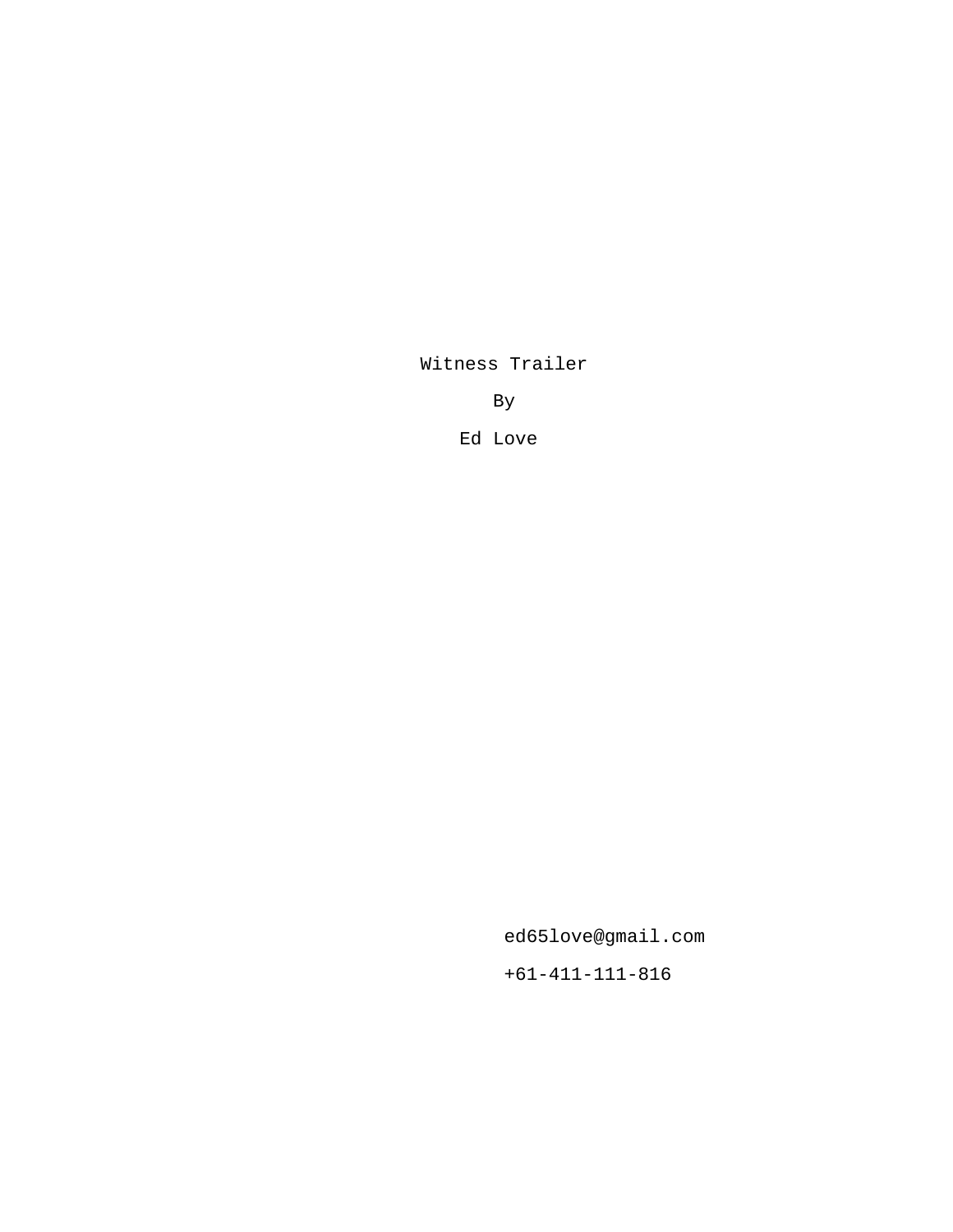EXT. STREET - DAY

Three quick shots:

A TV PRESENTER holding a mike faces us.

TV PRESENTER

Felicity!

A MIDDLE AGED MAN with gray hair hesitates.

MAN IN THE STREET

Felicity?

Several TEENAGE GIRLS in scruffy clothes cheer and giggle, holding hand written flyers with a single word: Felicity.

> GIRLS (in unison) Felicity!

INT. OFFICE - DAY

DICK, mid 50s, sits in an office chair, at his desk.

DICK Felicity. What more needs to be said? Before her, it was just dull. She brought style and class, and that brought in the audience.

He shuffles through a few large photos of her.

DICK I discovered her, of course.

EXT. STREET - DAY

SLOW MOTION: FELICITY, mid 40s, blond, dominates the crowd.

DICK (V.O.) She's always had that presence, people just couldn't look away.

One offers her a pen and magazine, which she signs, smiling.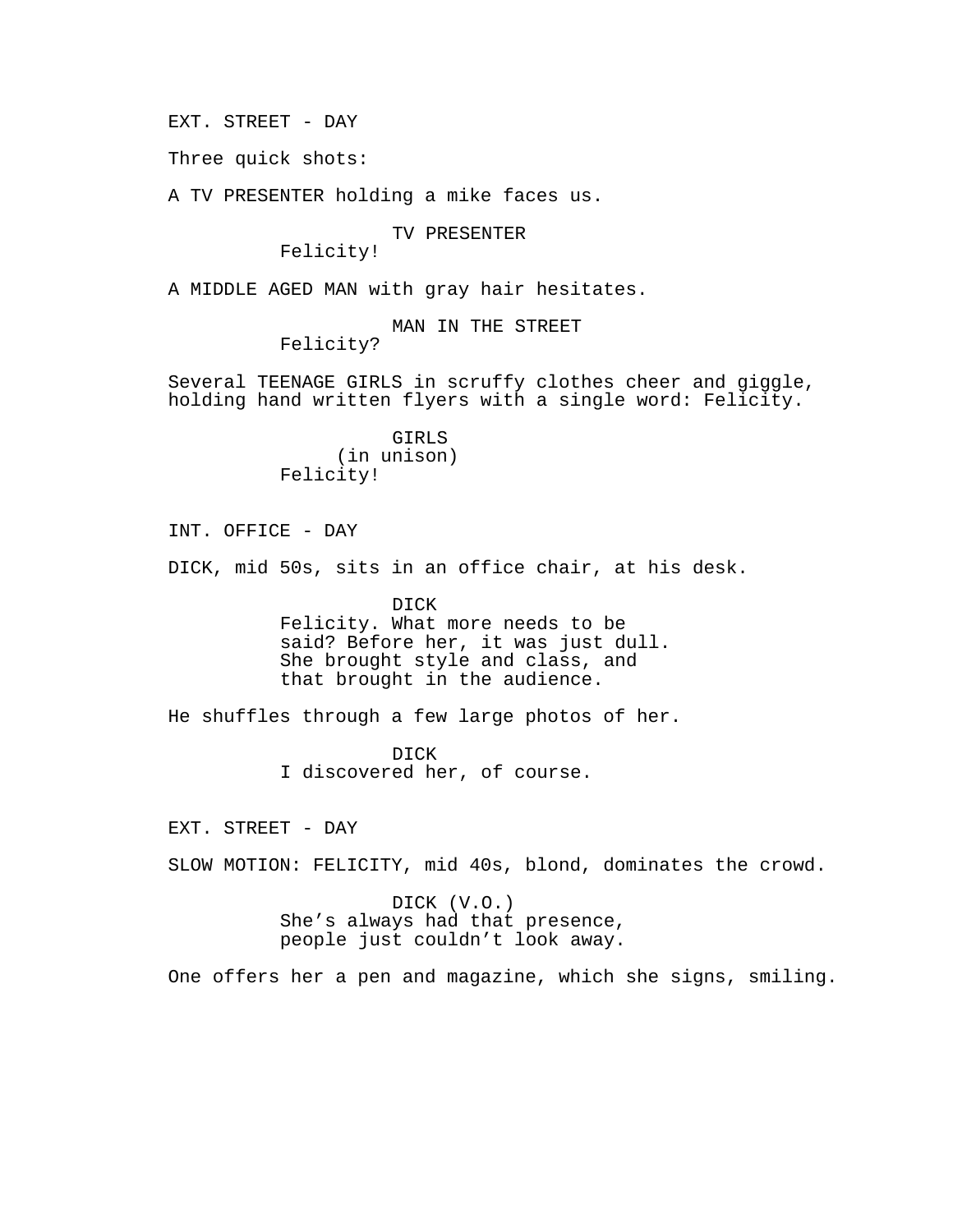INT. STUDIO - DAY

A sign 'You be the Judge' identifies the stage.

A SINGER holds a mike, and belts out her CLIMAX.

DICK (V.O.) I didn't like the way she treated contestants, but who could argue with the viewing figures?

The singer finishes, smiles, takes a bow.

FELICITY Oh, come on, please. My dog sings better than you do, and he's deaf!

The singer's lips quiver, tears well up. She runs off stage. The crowd BOOS.

INT. OFFICE - DAY

DICK It was a golden age for TV talent shows. Other channels joined the bandwagon, we were the original.

Crowds cheer wildly in V.O. as Dick speaks.

DICK Then came the scandal. Not good. She was just lonely, it could have happened to anybody. Felicity was overworked, she needed time off.

INT. STUDIO - DAY

An attractive male SINGER, early 30s, stands on stage.

MALE SINGER It was your idea! Just one night, you said, and I'd sail through.

Felicity looks on, speechless. Her eyes screw up, she shakes her head, springs up, shields her face, and runs off.